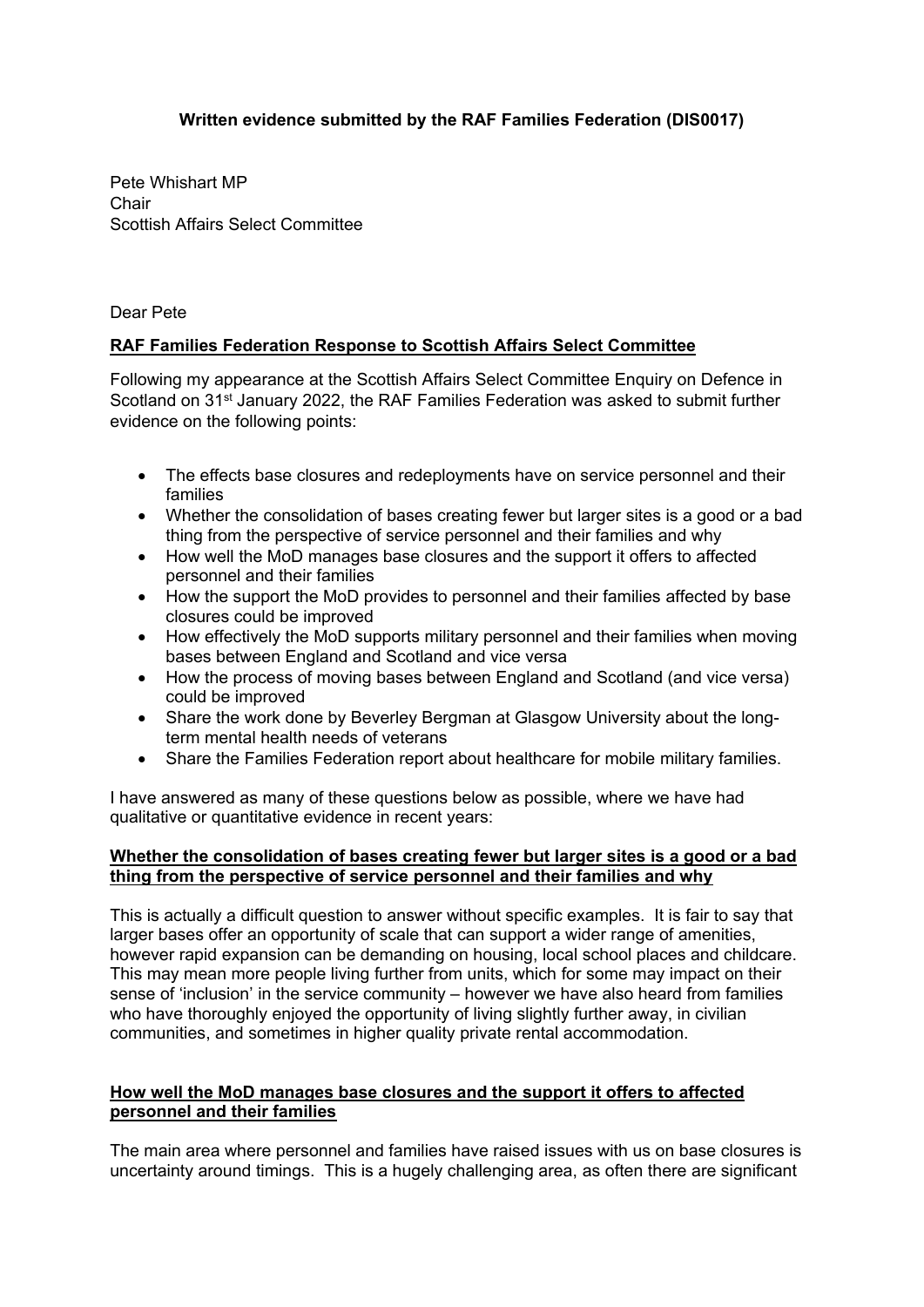strategic decisions being made involving other bases, which determine final timescales for closure. Whilst we understand the difficulties involved, the uncertainty around when closure and moves may happen does cause real difficulties – particularly with education and partner employment choices (e.g. whether to start an educational course that is due to be 2 or 3 years long when there is no clarity if you are remaining in an area.)

### **How effectively the MoD supports military personnel and their families when moving bases between England and Scotland and vice versa**

The quality of information available to personnel and families moving between England and Scotland has improved in recent years. Groups chaired by the MOD with responsibilities for areas such as education, health and partner employment have sought to ensure up-to-date and relevant information is available in advance showing the differences between systems, and what people may wish to consider before moving. This has been much aided by the 'Welcome to Scotland' guide produced by the Scottish Government. One good practice example is the recent work done by 'Team Lossie' to engage with a large group of personnel and families at a Lincolnshire based squadron that is due to move up to Lossiemouth, where local representatives from education, health and the local council visited Lincolnshire to talk to families.

## **How the process of moving bases between England and Scotland (and vice versa) could be improved**

In addition to the 'good practice' example I have highlight wrt Lossiemouth above, having career managers and Chain of Command routinely directly personnel and families to the 'Welcome to Scotland' website, and the service Family Federations when they are posted between the countries as 'standard practice' would be helpful in providing up-to-date and comprehensive information.

#### **Share the work done by Beverley Bergman at Glasgow University about the long-term mental health needs of veterans**

I would like to commend to the Committee the work done by Dr Beverley Bergman at the University of Glasgow in this area. Her large cohort studies provide hugely valuable data, and as an Army veteran herself she is an experienced and well connected research lead:

- [20220209](file:///C:/Users/maria.lyle/AppData/Local/Microsoft/Windows/INetCache/Content.Outlook/QLXDPLGH/20220209%20Beverley%20Bergman%20Univesity%20of%20Glasgow%20Vet%20Suicide.pdf) [Beverley](file:///C:/Users/maria.lyle/AppData/Local/Microsoft/Windows/INetCache/Content.Outlook/QLXDPLGH/20220209%20Beverley%20Bergman%20Univesity%20of%20Glasgow%20Vet%20Suicide.pdf) [Bergman](file:///C:/Users/maria.lyle/AppData/Local/Microsoft/Windows/INetCache/Content.Outlook/QLXDPLGH/20220209%20Beverley%20Bergman%20Univesity%20of%20Glasgow%20Vet%20Suicide.pdf) [University](file:///C:/Users/maria.lyle/AppData/Local/Microsoft/Windows/INetCache/Content.Outlook/QLXDPLGH/20220209%20Beverley%20Bergman%20Univesity%20of%20Glasgow%20Vet%20Suicide.pdf) [of](file:///C:/Users/maria.lyle/AppData/Local/Microsoft/Windows/INetCache/Content.Outlook/QLXDPLGH/20220209%20Beverley%20Bergman%20Univesity%20of%20Glasgow%20Vet%20Suicide.pdf) [Glasgow](file:///C:/Users/maria.lyle/AppData/Local/Microsoft/Windows/INetCache/Content.Outlook/QLXDPLGH/20220209%20Beverley%20Bergman%20Univesity%20of%20Glasgow%20Vet%20Suicide.pdf) [Vet](file:///C:/Users/maria.lyle/AppData/Local/Microsoft/Windows/INetCache/Content.Outlook/QLXDPLGH/20220209%20Beverley%20Bergman%20Univesity%20of%20Glasgow%20Vet%20Suicide.pdf) [Suicide.pdf](file:///C:/Users/maria.lyle/AppData/Local/Microsoft/Windows/INetCache/Content.Outlook/QLXDPLGH/20220209%20Beverley%20Bergman%20Univesity%20of%20Glasgow%20Vet%20Suicide.pdf)
- **Summary:** What is already known about this subject? There is no consensus as to whether military service increases the risk of suicide, although the majority of studies support the view that there is no clear evidence of increased risk.
- $\bullet$

What are the new findings? This new study confirms that there is no overall increase in risk compared with the wider population, although older women veterans remain at increased risk. The interval between leaving service and suicide was around 20 years. The previously reported increase in early service leavers is explained by differences in socioeconomic status.

How might this impact on policy or clinical practice in the foreseeable future? ► Strategies aimed at prevention of suicide in veterans should concentrate on support for middle-aged veterans, particularly those with known mental health problems, rather than those who have recently left service